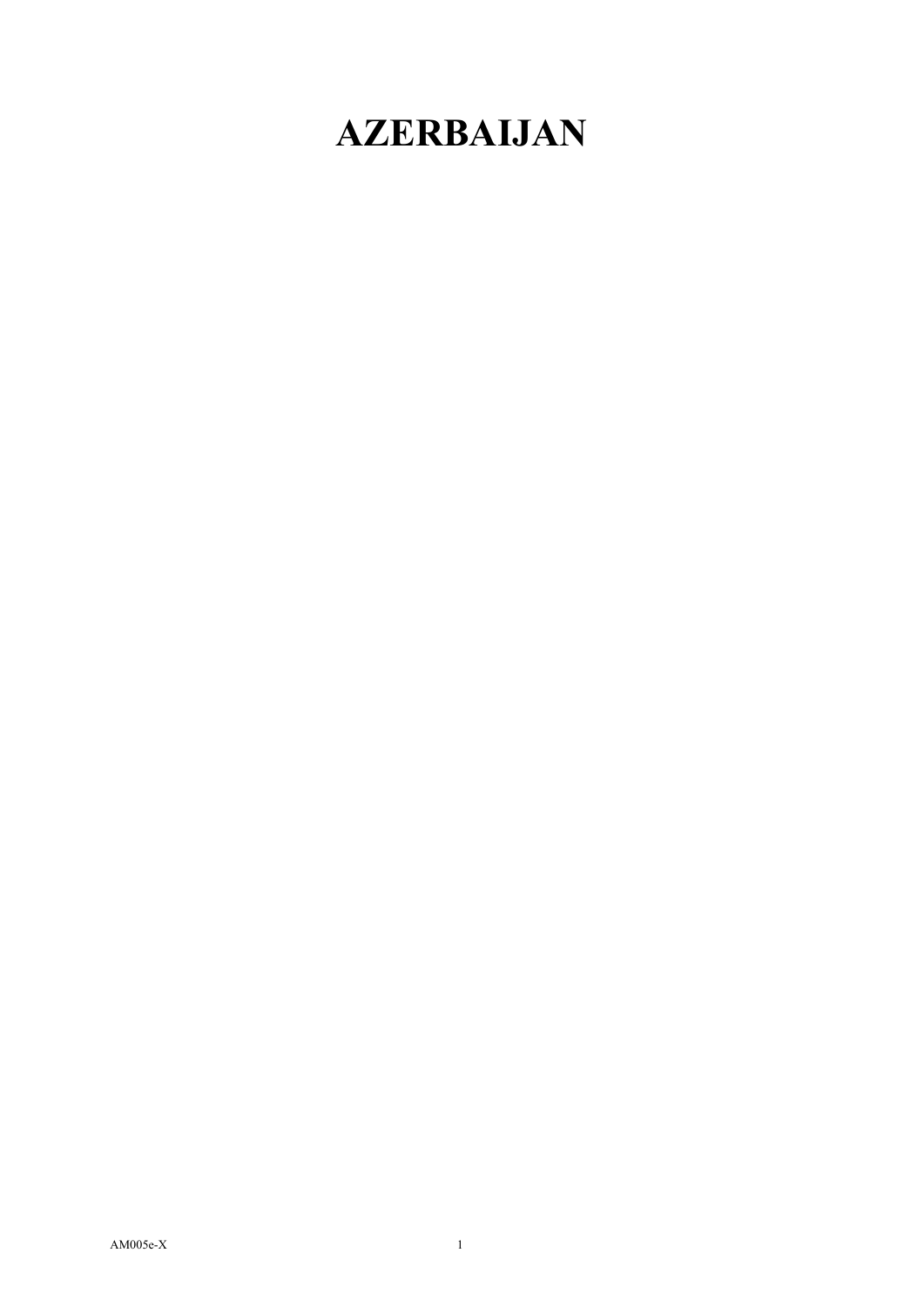### **EBRD BOARD of GOVERNOR's 29th Annual Meeting**

#### **October 7-8, 2020**

## *Written Statement by Mr. Mikayil Jabbarov, Minister of Economy,*

#### *EBRD Governor for the Republic of Azerbaijan*

*Mr. Chairman, Mr. President, Fellow Governors, Distinguished Guests, Ladies and Gentlemen,* 

First of all we would like to thank the European Bank for Reconstruction and Development (EBRD) team for the organization of the virtual 29th Annual Meeting of the Board of Governors of the Bank amid the current uncertain environment.

The world has faced a global health crisis. From the economic point of view, Azerbaijan was more prepared for the current situation. We had enough fiscal space to manoeuvre in reducing the negative impact of the crisis on domestic economy. As of the end 2019, State Oil Fund's reserves to GDP ratio has been 90.2% and these reserves exceeded the public foreign debt by 4.8 times and the annual import value by 3.2 times, the budget deficit to GDP ratio has been 0.25% and the debt to GDP ratio has been 18.9%.

Like most countries, Azerbaijan has fought and continues to fight against the pandemic that has led to one of the worst economic crises of all time. On top of the immediate actions taken against the pandemic outcomes, we also developed sustainable long-term development plans.

With the intention of reducing the negative impact of the pandemic and consequently, sharp fluctuations in world energy and stock markets on the economy, , a short and medium-term Action Plan was approved by the relevant order of the President of the Republic of Azerbaijan. Digital economy, agriculture and processing industry, construction, mining, petrochemicals, transport, trade and logistics, domestic tourism, telecommunications have been identified as the main priorities of the state's economic policy and main drivers of the sustainable and dynamic growth in the medium term..

 $AM005e-X$  2 Within the framework of the approved respective Action Plans, the government has adopted economic and social packages supporting hundreds of thousands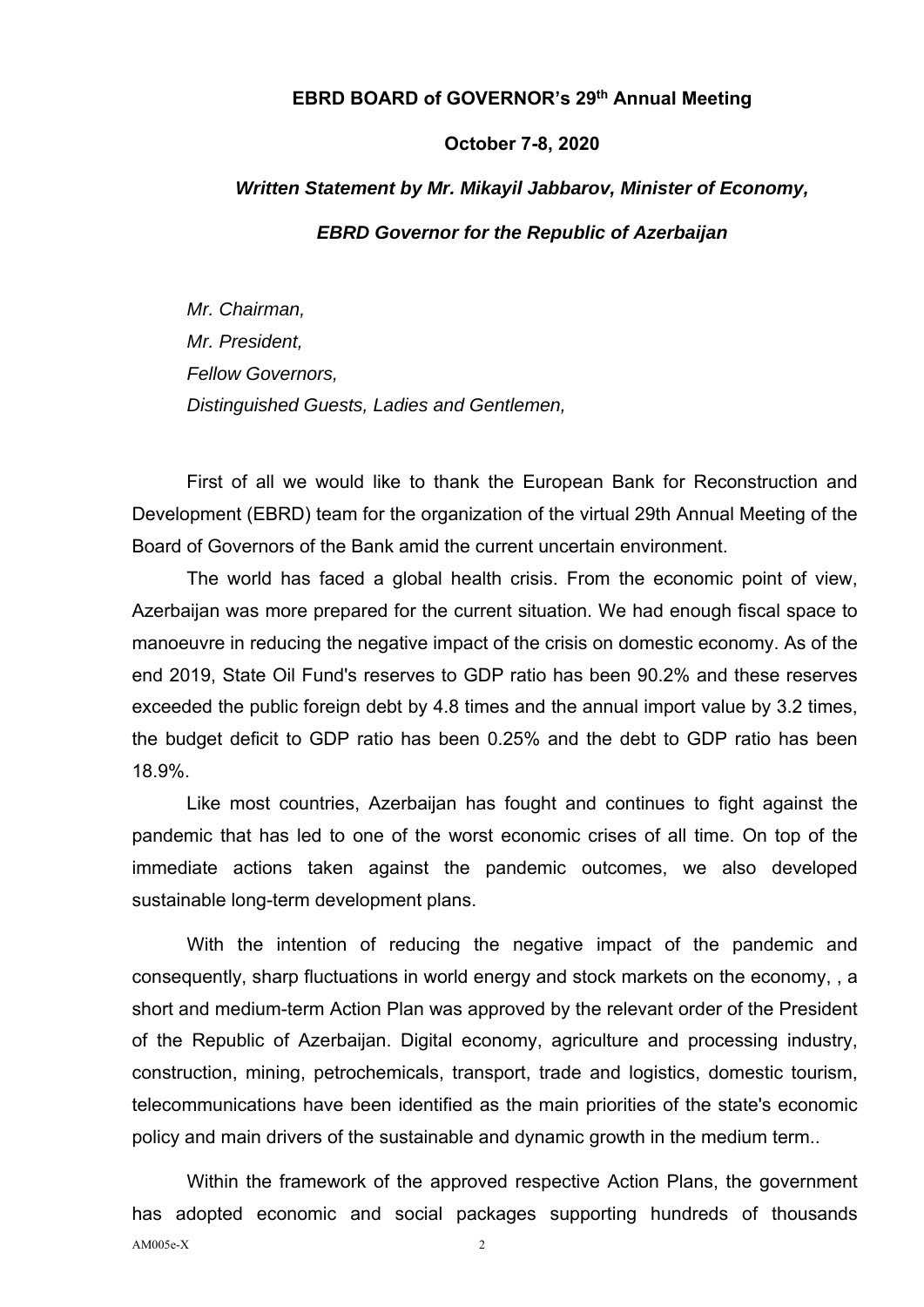businesses and supported salaries of thousands employees. Large-scale social projects have been implemented in the country, and in 2020, the volume of these projects reached a record high. Neither the pandemic nor the low oil prices have led to the suspension or cancellation of any project in a social sphere. During the combating period with the COVID-19 pandemic, 5 million people have been covered with an extensive social package.

Fortunately, we are observing positive dynamics in the combat against the coronavirus since July, 2020 which gives us reason to say that all the measures undertaken were timely. As a result of those measures, the situation remains under control. With exclusion of slight fluctuations, we can see that the number of people infected since July 16, 2020 is much lower than the number of people recovered which itself is a positive trend that attests to the utmost importance of sustaining the control over the pandemic. At the same time, given that the number of patients was increasing, and although the existing hospitals have significantly expanded our capabilities, there was a need to build series of new hospitals. So far, 9 modular hospitals have been built and utilized.

Recently, on September 9, the Economic Council was established in order to formulate a socio-economic development strategy that reflects the country's national development priorities, to create the new strategic management framework for economic policy that can ensure its implementation, as well as to achieve effective regulation and law enforcement practices in the post-pandemic period. For the maintenance of the macroeconomic stability and acceleration of socio-economic development in the country, the Economic Council will analyse the processes taking place in the global and national economy, including the fiscal and monetary sectors, as well as the financial and banking sector and will prepare proposals pertaining reforms and economic policy to be implemented in the current and medium term in order to take appropriate measures to prevent possible internal and external influences on the country's economy. According to our forecast plan the target for GDP growth rate was set at 3,8% in the medium-term and at 6-7% in the long-term.

For the purpose of combatting the COVID-19 pandemic and addressing its negative effects, we have also discussed the opportunities for cooperation with a number of international financial institutions, including the EBRD. In this regard, it is worth to mention the loans timely introduced and provided to Azerbaijani companies under the EBRD's Solidarity Package.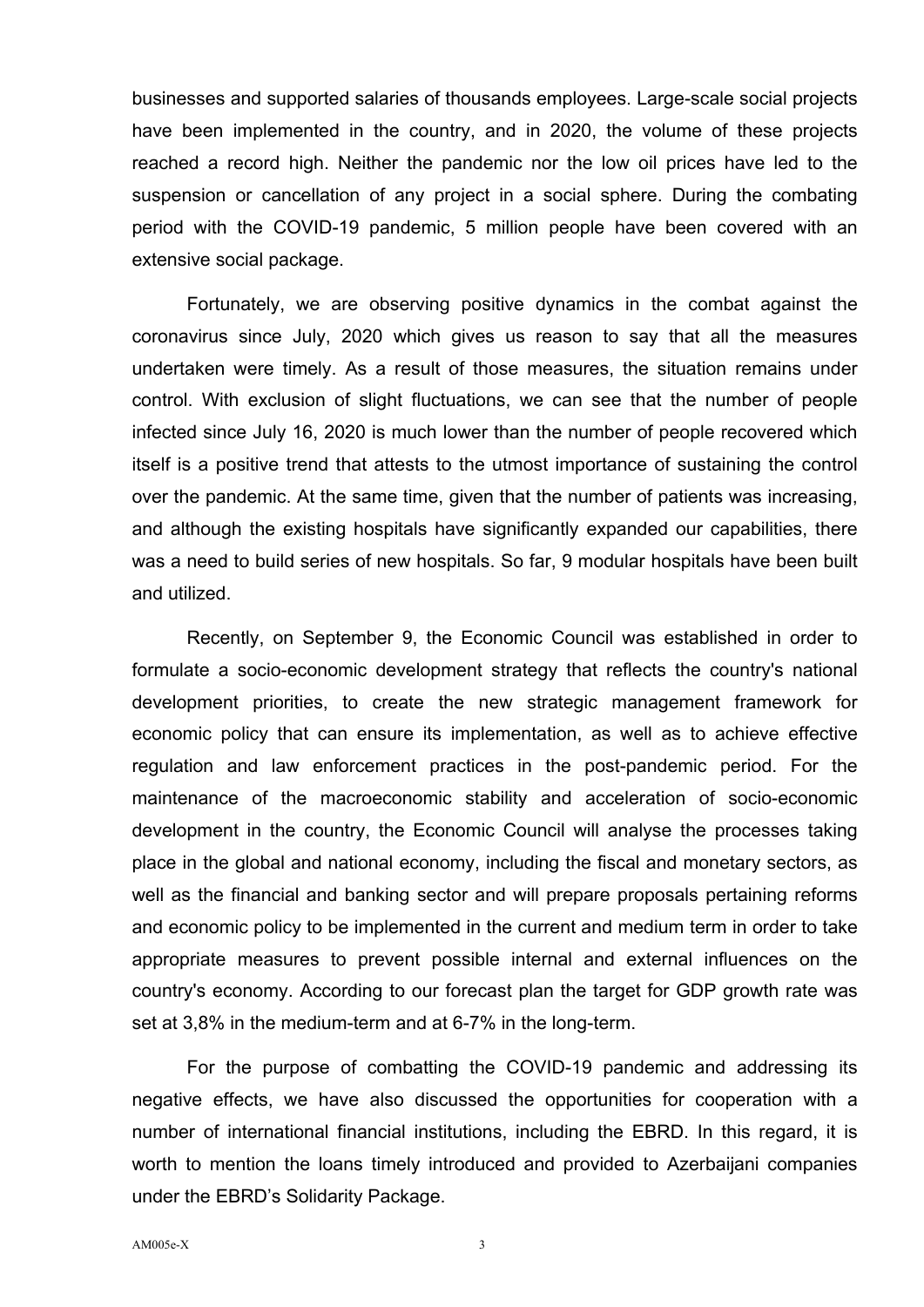EBRD's Strategic and Capital Framework (SCF) for 2021-2025, which outlines the Bank's strategic activities and financial planning processes for upcoming 5 years, focuses on three strategic themes of i) supporting the transition to a green, low carbon economy, ii) promoting equality of opportunity and iii) accelerating the digital transition. During the implementation of the SCF, EBRD aimed to increase the quality, quantity and impact of its activities in each priority sector, such as financial institutions, industry, trade and agribusiness and sustainable infrastructure. The SCF also includes a prompt and simplified credit mechanism that ensures the financial sustainability of operating countries and local customers, including exceptional and innovative measures to meet the short-term needs of partner banks, SMEs and infrastructure. We are pleased to see that according to the SCF, the EBRD will be able to lend record of \$13 billion a year. As SMEs face constant impairment loss during the crisis, capital investment measures in the early years of the SCF are therefore particularly important step in supporting companies. As such we would like to invite the EBRD to consider the possibility to invest in equity capital of Azerbaijani companies as well.

It is pleasant to see that all these strategic directions and sectors of the EBRD SCF for 2021-2025, which outlines the Bank's priority activities, and financial planning processes for upcoming years, are almost in line with the strategic development priorities of our Government. We will continue our efforts to explore and identify new opportunities for cooperation with the EBRD on the country's development priorities such as:

- development of the private sector and SMEs
- increasing the effectiveness of state support to private entrepreneurship
- privatization
- increasing the level of participation of the private sector in economic growth and employment
- fundamental reforms of state-owned enterprises
- aimed at increasing the efficiency, transparency
- competitiveness
- expansion of public-private partnership
- expansion and further development of the digital economy

EBRD has always been a reliable and important development partner for Azerbaijan. Until know EBRD has implemented 174 projects in Azerbaijan totalling more than  $\epsilon$  3 billion, where 13 of them are in public sector ( $\epsilon$ 1.6 billion) and 161 in the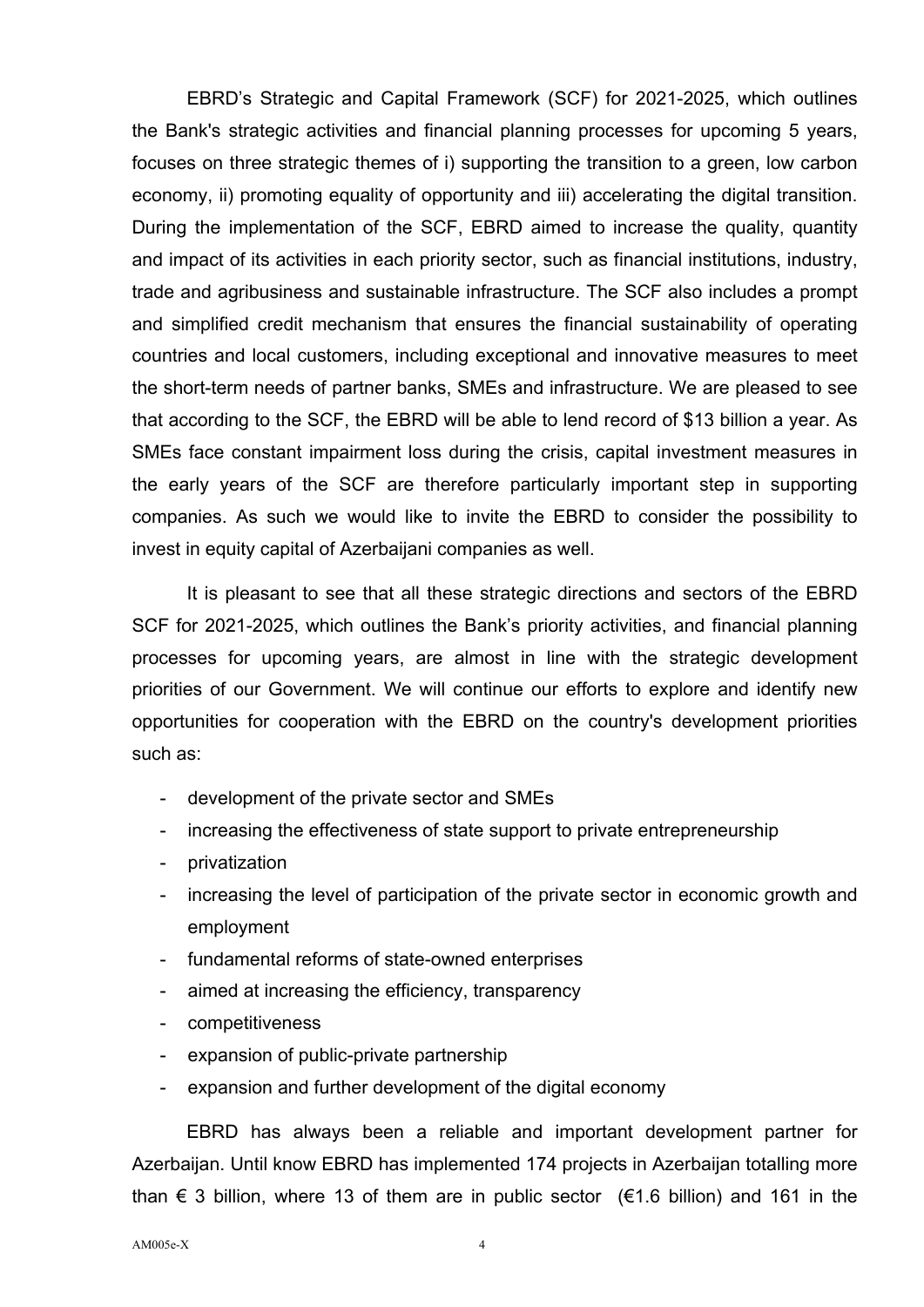private sector (€ 1.6 billion). On November 22, 2019, for the first time, Azerbaijan joined the Bank's donor community, by signing the contribution agreements making our Eastern Europe Energy Efficiency and Environmental Partnership Fund (E5P) contribution of 2 million dollars and joined the EBRD Technical Cooperation Account with the same amount.

The EBRD has launched the Green Program in Azerbaijan. Ganja city has been selected as a partner city for this initiative. The implementation of the first project will be launched in 2021.

The EBRD plays an important role in financing the private sector in Azerbaijan and contributes to the development of SMEs. In particular, earlier this year the EBRD and the Central Bank of the Republic of Azerbaijan has signed an agreement (swap agreement) as a result of which Azerbaijani companies could benefit from loans denominated in the local currency.

Recently, (by the Presidential Decree of the 7th August, 2020) Azerbaijan Investment Holding was established in the aim of management of state-owned companies and enterprises on the basis of common principles in order to improve their activities, increase the transparency and economic efficiency of their investment programs, ensure their competitiveness. Holding is engaged in defining long-term targets and development strategies of stated-owned companies rather than managing their current operations.

The President of the Republic of Azerbaijan Ilham Aliyev and President of World Economic Forum (WEF) Borge Brende signed the letter of intent envisaging the establishment of WEF's Centre for the Fourth Industrial Revolution Affiliate in Baku on January 21, 2020, at WEF's Annual Meeting in Davos. Currently, the establishment process of Affiliate is underway. We believe that digital transition theme of SCF will be a key direction for EBRD to explore cooperation with Azerbaijan in this field.

Despite all our regional development efforts, unfortunately, continued occupation policy of Armenia against Azerbaijan creates serious obstacles to the expansion of economic cooperation in the region and limits the full realization of economic potential. As known, 20% of the internationally recognized territories of Azerbaijan are under occupation of Armenia for the last three decades, causing 1 million Azerbaijani refugees, enormous humanitarian, economic, environmental and cultural damage to the Republic of Azerbaijan. This summer, on July 12 the Armenian armed forces fired artillery at Azerbaijani positions across the border between the two states, also targeting